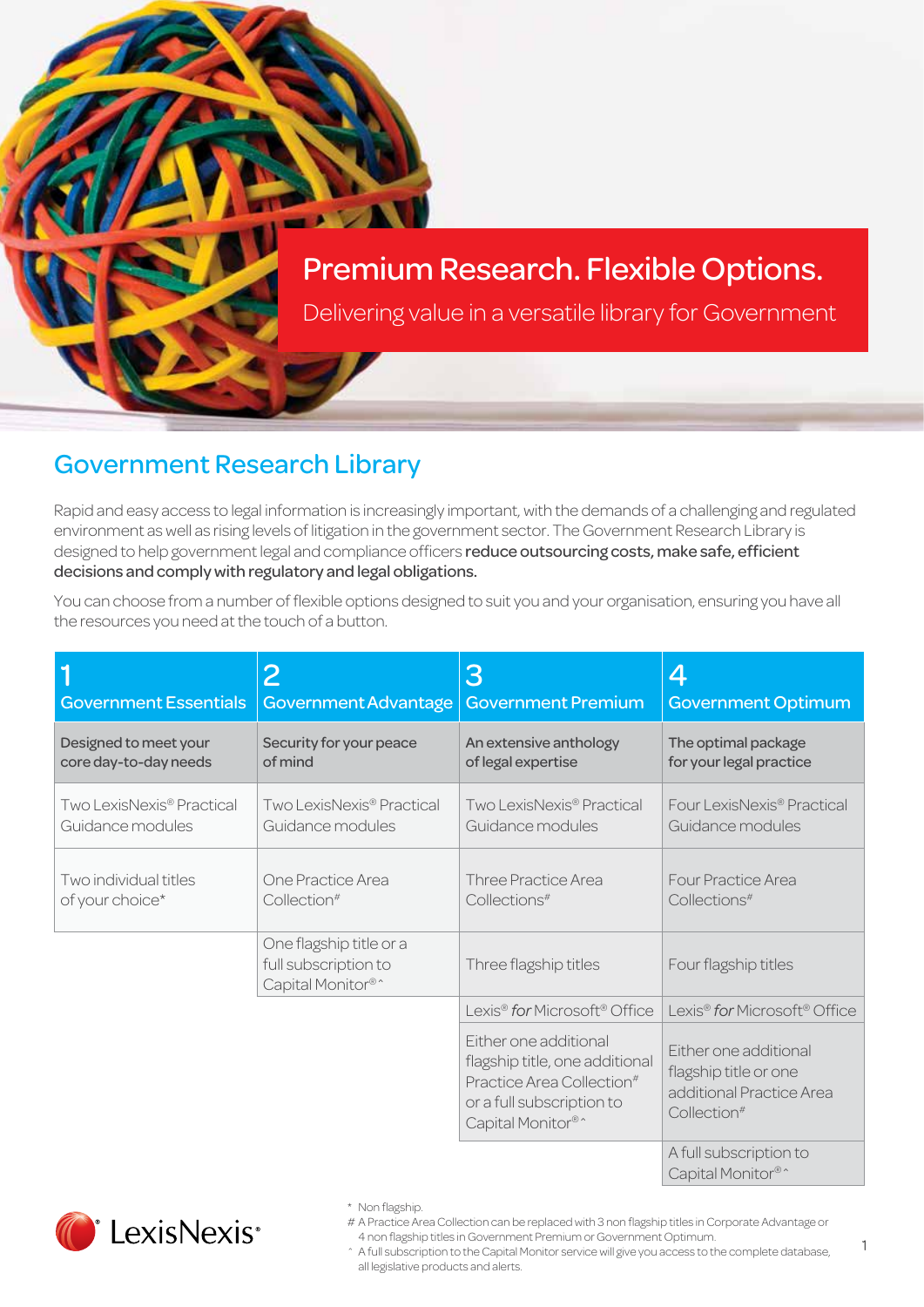# Lexis® *for* Microsoft Office

Lexis *for* Microsoft Office is an innovative new tool that allows you to construct and share legal documents with increased efficiency. It analyses the strength of your document using CaseBase® Case Citator and LawNow®. Automatically check case citations in your document with:

- More than 560,000 case and journal entries
- Extensive links to the full text decisions in Unreported Judgments
- Over 200,000 links to LawNow Legislation

To find out more, visit www.lexisnexis.com.au/lexisformicrosoftoffice

### LexisNexis® Practical Guidance

Practical Guidance is your everyday tool for essential online legal research. You will get straight to the answers you need, faster and easier. Intelligent design gives you everything you need in the one place.

Rely on trusted content written by expert lawyers. Designed by practice area, the available modules provide access to a broad collection of guidance notes, commentary, checklists, precedents, forms, cases and legislation across the topics you need to successfully deal with a legal matter.

Visit www.lexisnexis.com.au/practicalguidance to find out more about the General Counsel module as well as the Employment Law, Family Law, Work Health and Safety Law, Corporations Law, Business Law, Consumer Law, Property Law modules and more.

### LexisNexis® Capital Monitor®

Capital Monitor is Australia's premier parliamentary monitoring service based in the Press Gallery of Parliament House, Canberra.

The Capital Monitor website was relaunched in late 2011 and now features vastly improved functionality, search accuracy and user management. A key benefit of the new site is the ability to search or set up alerts for individual jurisdictions. New state-of-the-art search-and-push technology ensures subscribers have the very latest news and information whenever they need it.

A full subscription to the Capital Monitor service will give you access to Capital Monitor's complete database, all legislative content and alerts.

Visit www.lexisnexis.com.au/capitalmonitor to find out more.

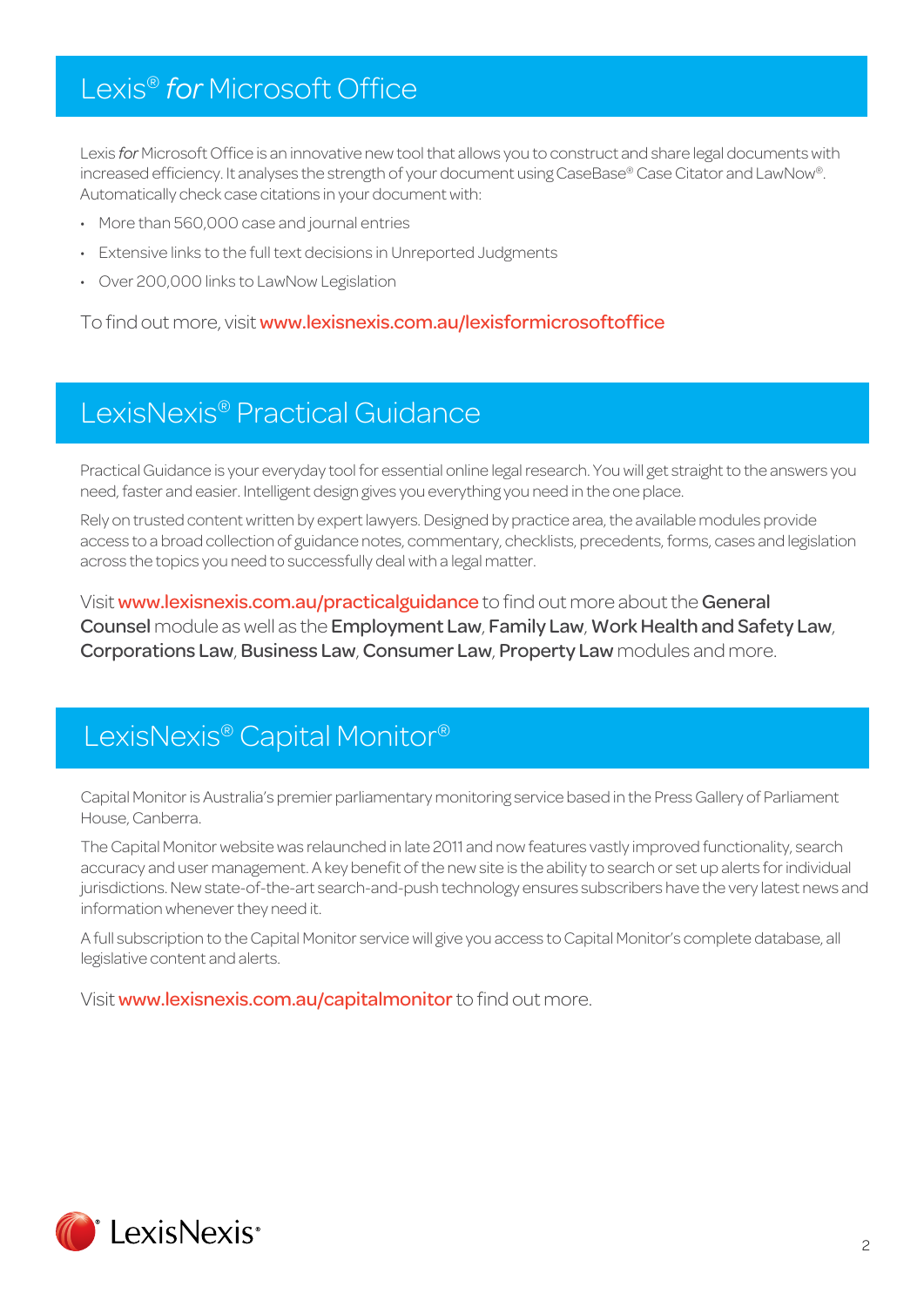### Practice Area Collections

#### Corporate Law

- Ford's Principles of Corporations Law
- Australian Corporation Law Legislation
- Australian Corporations and Securities Reports and Australian Company Law Reports
- Australian Corporation Law Principles and Practice
- Australian Corporation Practice
- Australian Corporation Law Bulletin
- Australian Journal of Corporations Law
- Takeovers and Reconstructions in Australia
- Australian Corporation Law ASIC Releases

#### Consumer, Competition & Trade Practices

- Australian Consumer Credit Law
- Competition and Consumer Law Journal
- Product Liability Australia
- Australian Product Liability Reporter
- Franchising Law and Practice
- Competition and Consumer Law News
- Competition and Consumer Act Annotated

#### Workplace & Employment Law

- Workplace Law Fair Work
- Australian Journal of Labour Law
- Employment Law Bulletin
- $\cdot$  Industrial Law NSW\*
- Industrial Law Qld\*

#### Intellectual Property

- Lahore Patents, Trade Marks & Related Rights
- Lahore Copyright and Designs
- Intellectual Property Precedents
- Intellectual Property Reports
- Australian Intellectual Property Law Bulletin

#### Litigation, Evidence & Procedure

- Civil Procedure work (State/Territory-specific)
- Cross on Evidence
- Practice and Procedure: High Court and Federal Court
- Federal Civil Litigation Precedents
- ABC of Evidence
- Discovery and Interrogatories Australia

#### State-specific Inclusions:

#### *New South Wales*

- Court Forms, Precedents & Pleadings NSW
- Legal Costs NSW

#### *Australian Capital Territory*

• Legal Costs NSW (incl. ACT)

#### *Victoria*

- Court Forms, Precedents & Pleadings VIC
- Legal Costs VIC

#### *Queensland*

• Court Forms, Precedents & Pleadings QLD

#### *South Australia*

• Legal Costs SA

#### *Western Australia*

• Magistrates Court Civil Procedure WA

#### Family Law

- Australian Family Law
- Family Law State Legislation
- Family Law Reports
- Australian Journal of Family Law

#### Criminal Law

- Federal Criminal Law
- Australian Criminal Trial Directions

#### State-specific Inclusions:

#### *New South Wales*

- Criminal Practice and Procedure NSW
- Criminal Law News
- Sentencing Law NSW
- Local Court Criminal Practice NSW
- ABC of Evidence

#### *Victoria*

- Bourke's Criminal Law Victoria
- Criminal Law News

#### *Queensland*

- Carter's Criminal Law Old
- Criminal Law News Qld

#### *South Australia*

• Criminal Law SA

#### *Western Australia*

• Criminal Law WA

For more information on these Practice Area Collections, as well as the **Banking** and Finance, and Real Property Practice Area Collections, visit

www.lexisnexis.com.au/governmentlibrary